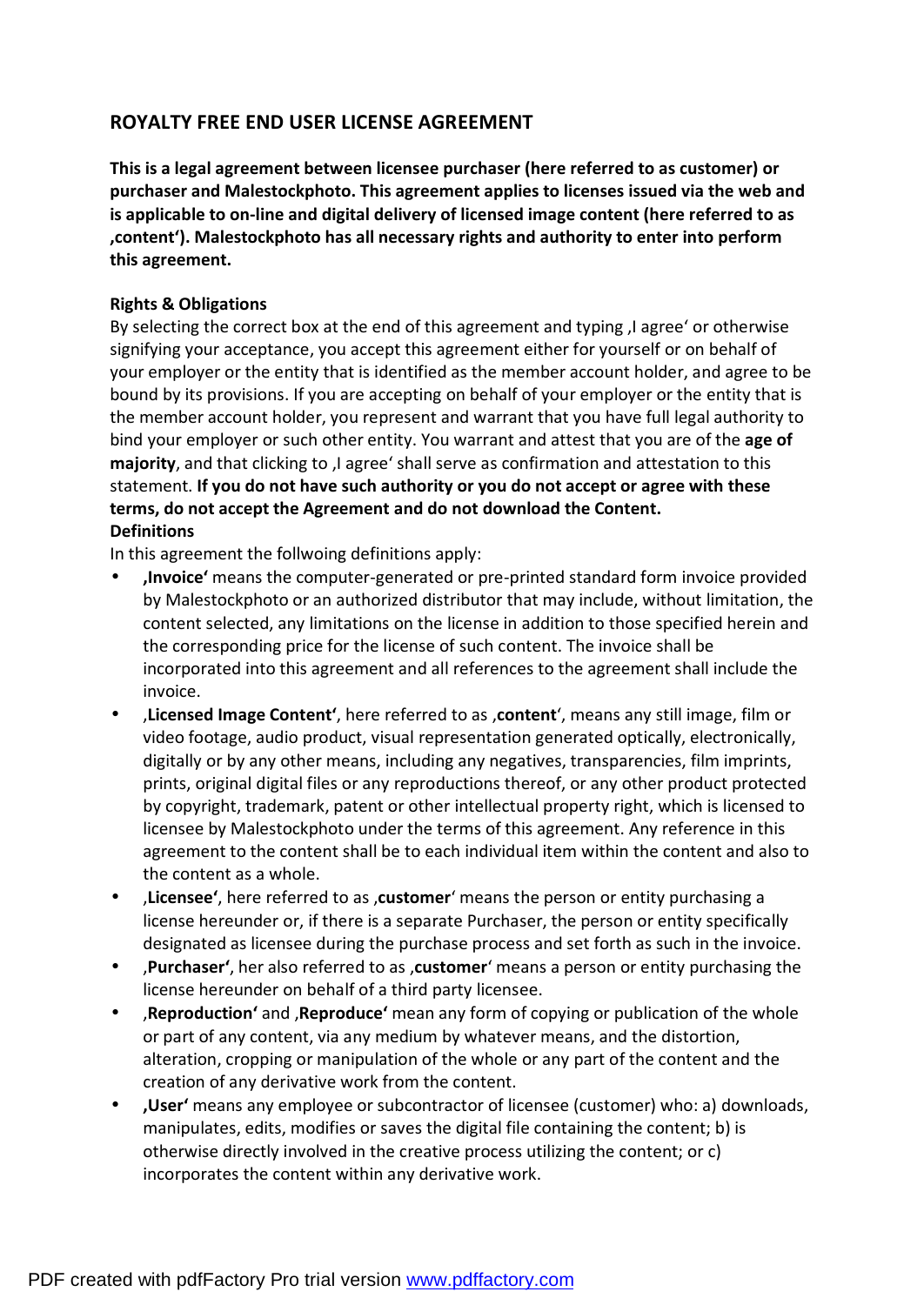# **1. Grant of Rights.**

**By this agreement, Malestockphoto grants you a personal, non-exclusive, nontransferable, right to use and reproduce content in the following ways, subject to the limitations set forth herein:** 

- 1.1 Malestockphoto content may be used in erotic and/or sexual contexts (text, photo, film), if these contexts are absolutely **legal**.
- 1.2 On web sites, provided that no Image is displayed at a resolution greater than 800 x 600 pixels;
- 1.3 As toolbar skins, screensavers and mobile phone "wallpaper" for your **personal**, noncommercial use, not for resale, download or distribution.
- 1.4 As prints, posters, calendars (i.e. a hardcopy) and other reproductions for personal, **non-commercial** use and display, **not for resale, download or distribution**;
- 1.5 As a single hand painted reproduction (not as a printed reproduction) on canvas or other material to be used as decoration and not resold;
- 1.6 In coordination with opt-in email marketing. However, content cannot be used in connection with unsolicited email - or linked from unsolicited email and no content may be reproduced.
- 1.7 On letterhead and business cards, pamphlets, brochures, catalogs and on pop up and/or panel displays for use in conventions and trade shows
- 1.8 In the artwork for the packaging
- 1.9 Incorporated into software as a background image or splash screen, provided that the content or any digital files containing the content cannot be unincorporated from the software.
- 1.10 In multimedia presentations and incorporated into film and video for television and/or internet broadcast, and theatrical display.
- 1.11 In multimedia presentations and incorporated into film and video for distribution and/or sale in the home video market.
- 1.12 As CD or DVD cover art and/or artwork.
- 1.13 As part of editorial or advertising use in magazines, newspapers, books, book covers, textbooks, editorials and directories.
- 1.14 In eBooks, including multi seat license electronic textbooks.
- 1.15 As advertising posters for use in promoting the sale of other products (as opposed to promoting the sale of the prints, posters, etc. containing the content).
- 1.16 In the event that customer creates a derivative work based on or incorporating one or more Images (content), all rights in and to such image (content) shall continue to be owned by Malestockphoto), subject to customer's rights to use such Image(s) (content) pursuant to the terms and limitations set forth herein.
- 1.17 Customer may have the content reproduced by subcontractors of customer for preparation of a final product, provided that such subcontractors fully agree with the terms and conditions of this agreement.

# **2. Termination and Revocation.**

The license contained in this agreement will terminate automatically without notice from Malestockphoto if customer fails to comply with any provision of this agreement. Upon termination, customer must immediately a) stop using the content; b) destroy or, upon the request of Malestockphoto, return the content to Malestockphoto; and c)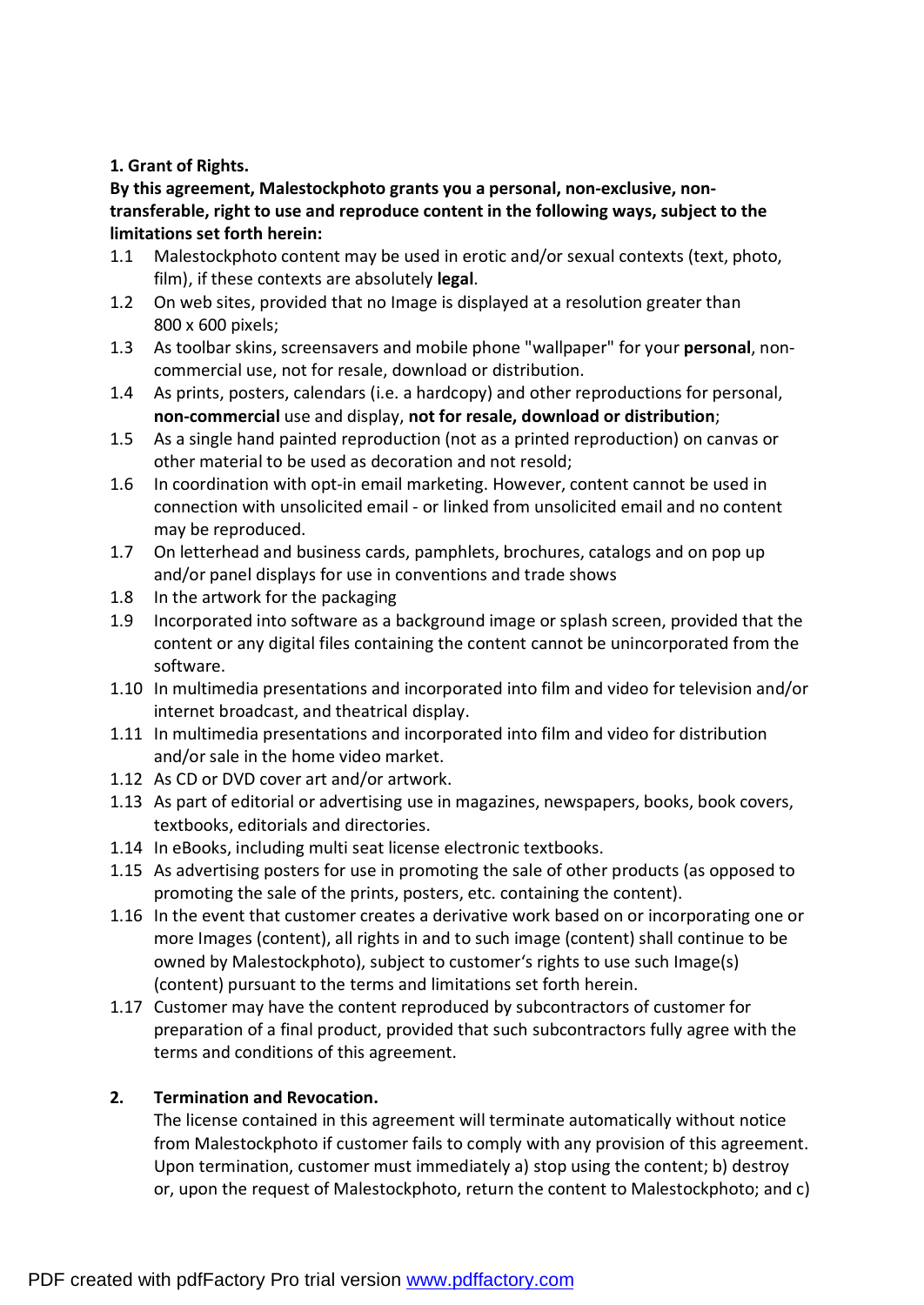delete and remove the content from customer's premises, computer systems and storage (electronic or physical). See also 5.2

**3. Restrictions** 

**The restrictions listed here refer to the Malestockphoto Royalty Free Licence which is the standard licence. If there is any doubt that a proposed use is a permitted use, you should contact Malestockphoto before purchase.** *See also 'Copyright'*

- 3.1 **Customer may not sublicense, sell, assign, convey or transfer this agreement or any of its rights under this agreement.**
- 3.2 Customer may **not**:

a) make the content available (separate from the end product into which it is incorporated) in any medium accessible by persons other than authorized users; b) sell, license or distribute any end product containing the content in a way that is intended to allow or invite a third party to download, extract or access the content as a **standalone file**;

c) include the content in an electronic **template** intended to be reproduced by third parties on electronic or printed products, eg. website templates, Flash templates, business card templates, electronic greeting card templates, and brochure design templates; or

d) use or display the content on websites or in any other medium designed to induce or involving the sale, license or other distribution of **"on demand"** products, including, without limitation:

**calendars, postcards, greeting cards, e-cards;**

**posters, mugs, t-shirts, caps and similar items**;

- 3.3 Customer may not falsely represent, expressly or impliedly, that customer is the original creator of a work that is a stand-alone pictorial, graphic or sculptural work or motion picture or other visual work that derives a substantial part of its artistic components from the content.
- 3.4 Content shall not be incorporated into a logo, trademark or service mark.
- 3.5 Content may not be modified, reconfigured or repurposed for use in any mobiledirected web sites or **mobile applications** that are specifically created for viewing of content on mobile devices, eg. download of screensavers, wallpapers etc. to cell phones. *Providers of cell phone contents (screens, wallpapers etc.) can obtain the 'Extended Licence' by Malestockphoto.*
- 3.6 If any content featuring a model or property is used in connection with a subject that would be unflattering or unduly controversial to a reasonable person, customer must accompany each such use with a statement that indicates that: a) the content is being used for illustrative purposes only; and
	- b) any person depicted in the content, if any, is a model.
- 3.7 Defamatory or otherwise unlawful use of content is strictly prohibited.
- **3.8 The content must not be used for religious or political propaganda.**
- 3.9 If the content is reproduced in an editorial manner, customer must include the following author's credit adjacent to the content: **«©www.malestockphoto.com»** or as otherwise notified by Malestockphoto.
- 3.10 Where purchaser is licensing content on behalf of a customer, purchaser hereby represents and warrants that:

a) Purchaser is authorized to act as an agent on behalf of customer and has full power and authority to bind customer to this agreement; and

b) if customer disputes purchaser's power and authority to act on behalf of customer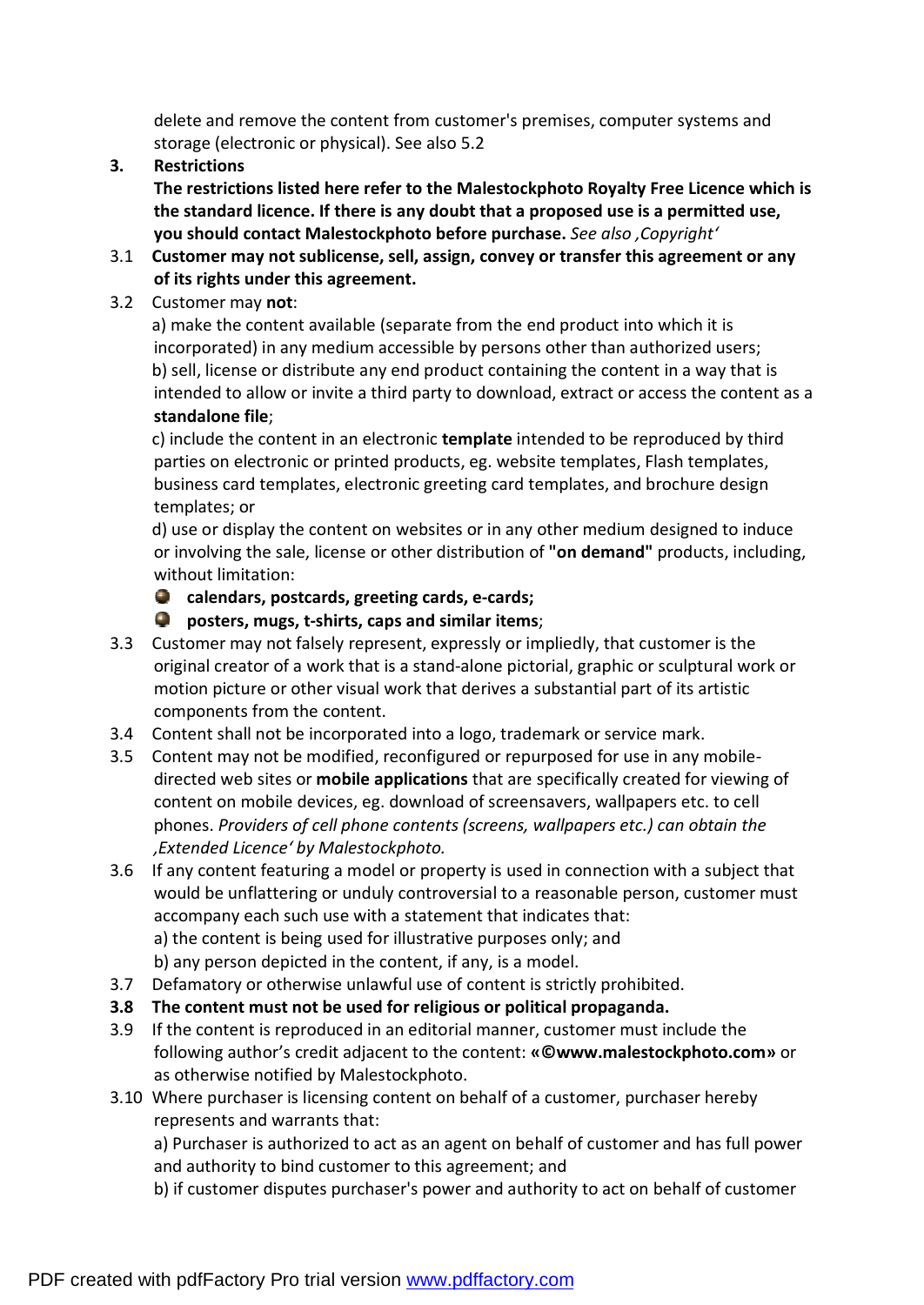with respect to this agreement, purchaser shall be bound and liable for any failure of customer to comply with the terms of this agreement. Nothing in this section shall serve to excuse purchaser's obligation to make payment to Malestockphoto for the content.

## **4. Copyright**

- **4.1 No ownership or copyright in any material shall pass to customer by the issuance of the license contained in this agreement. Without any exception the licence as stated in this agreement applies.**
- 4.2 With the Malestock , Extended Licence' content can be sublicenced.

# **5. Unauthorized Use**

- 5.1 Any use of content in a manner not expressly authorized in breach of a term constitutes copyright infringement, entitling Malestockphoto to exercise all rights and remedies available to it under copyright laws around the world. The customer shall be responsible for any damages resulting from any such copyright infringement, including any claims by a third party. In addition and without prejudice to Malestockphoto other remedies under this agreement, Malestockphoto reserves the right to charge and the customer agrees to pay a fee equal to five times Malestockphoto normal licence fee for use of the content.
- 5.2 Where Malestockphoto reasonably believes that content is being used outside of the scope of the license granted under this agreement, customer shall, at Malestockphoto' request, provide a certificate of compliance signed by an officer of customer, in a form to be approved by Malestockphoto.
- 5.3 Upon notice from Malestockphoto, or upon customer's knowledge that any content is subject to a threatened or actual claim of infringement, violation of another right, or any other claim for which Malestockphoto may be liable herein, or if Malestockphoto withdraws any content for any good reason, customer will physically remove the content from its premises, computer systems and storage (electronic or physical) and, if possible, cease any future use at its own expense. Malestockphoto shall provide customer with comparable content (which comparability will be determined by Malestockphoto in its reasonable commercial judgment) free of charge, but subject to the other terms and conditions of this agreement.
- 5.4 The customer may not sublicense, sell, assign, convey or transfer this agreement or any of its rights under this agreement but the customer may sell or license derivative works incorporating the content. However, the customer may not include the content in an electronic template intended to be reproduced by third parties on electronic or printed products.

*With the Malestock 'Extended Licence' content can be sublicenced.*

- 5.5 The customer may not sell, license or distribute any derivative work containing the content in a way that would allow a third party to download, extract or access the content as a standalone file.
- 5.6 No action of either party, other than express written waiver, may be construed as a waiver of any provision of this agreement. A delay on the part of either party in the exercise of its rights or remedies will not operate as a waiver of such rights or remedies, and a single or partial exercise by either party of any such rights or remedies will not preclude other or further exercise of that right or remedy. A waiver of a right or remedy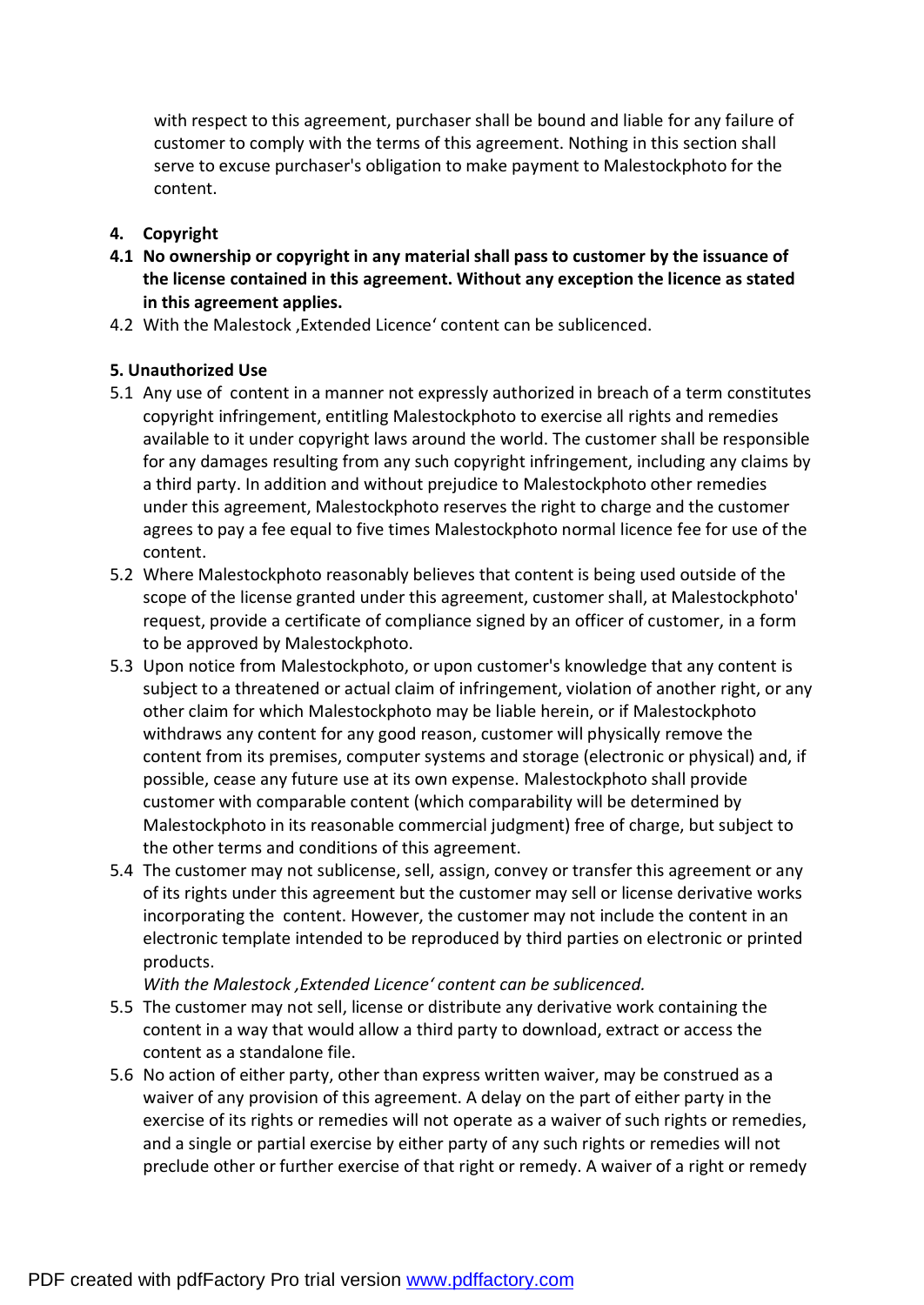on any one occasion will not be construed as a bar to or waiver of rights or remedies on any other occasion.

### **6. Model Releases**

All content by Malestockphoto is model-released.

Customer's use of the content in its original form and when used in accordance with this agreement, will not infringe on any copyright, moral right, trademark or other intellectual property right and will not violate any right of privacy or right of publicity.

#### **7. Electronic Storage**

For all content that the customer takes delivery of in electronic form, the customer must retain the copyright symbol, the name of Malestockphoto

**«©www.malestockphoto.com»** and the image (content) number or other identification number associated with the content as may be included as part of the electronic file. the customer may not make additional high-resolution copies of the content and the customer will maintain a robust firewall to safeguard against unauthorized third-party access to the content. Notwithstanding the foregoing, the customer may make one high-resolution backup copy of the content for security reasons only. Upon the expiration or earlier termination of this agreement, the customer shall promptly delete the content from its computer or other electronic storage systems and shall ensure that its sub-contractors do likewise.

#### **8. Sample Copies**

After any publication in the print media at least **two** sample copies must be forwarded to Malestockphoto.

#### **9. Prices**

Prices in € without VAT; all rights of price modifications reserved.

### **10. Refunds**

Once your purchase is made, no refunds or exchanges can be offered without any exception. customer should examine all content for possible defects before sending any content for reproduction. Malestockphoto shall not be liable for any loss or damage suffered by customer or any third party, whether directly or indirectly, arising from any alleged or actual defect in any Content or its caption or in any way from its possible reproduction. If customer can proove that content could not be downloaded properly, Malestockphoto is engaged to provide equivalent remplacement within shortest terms.

- **11.** This agreement contains all the terms of the license agreement and no terms or conditions may be added or deleted unless made in writing and signed by an authorized representative of both parties. In the event of any inconsistency between the terms contained herein and the terms contained on any purchase order or other communication sent by customer, the terms of this agreement shall go.
- **12. Malestockphoto shall not be liable to customer or any other person or entity for any punitive, special, indirect, consequential or incidental damages, or lost lost profis or any other damages, cost or losses arising of this agreement, even if Malestockphoto, as applicable, has been advised of the possibility of such damages, costs or losses.**